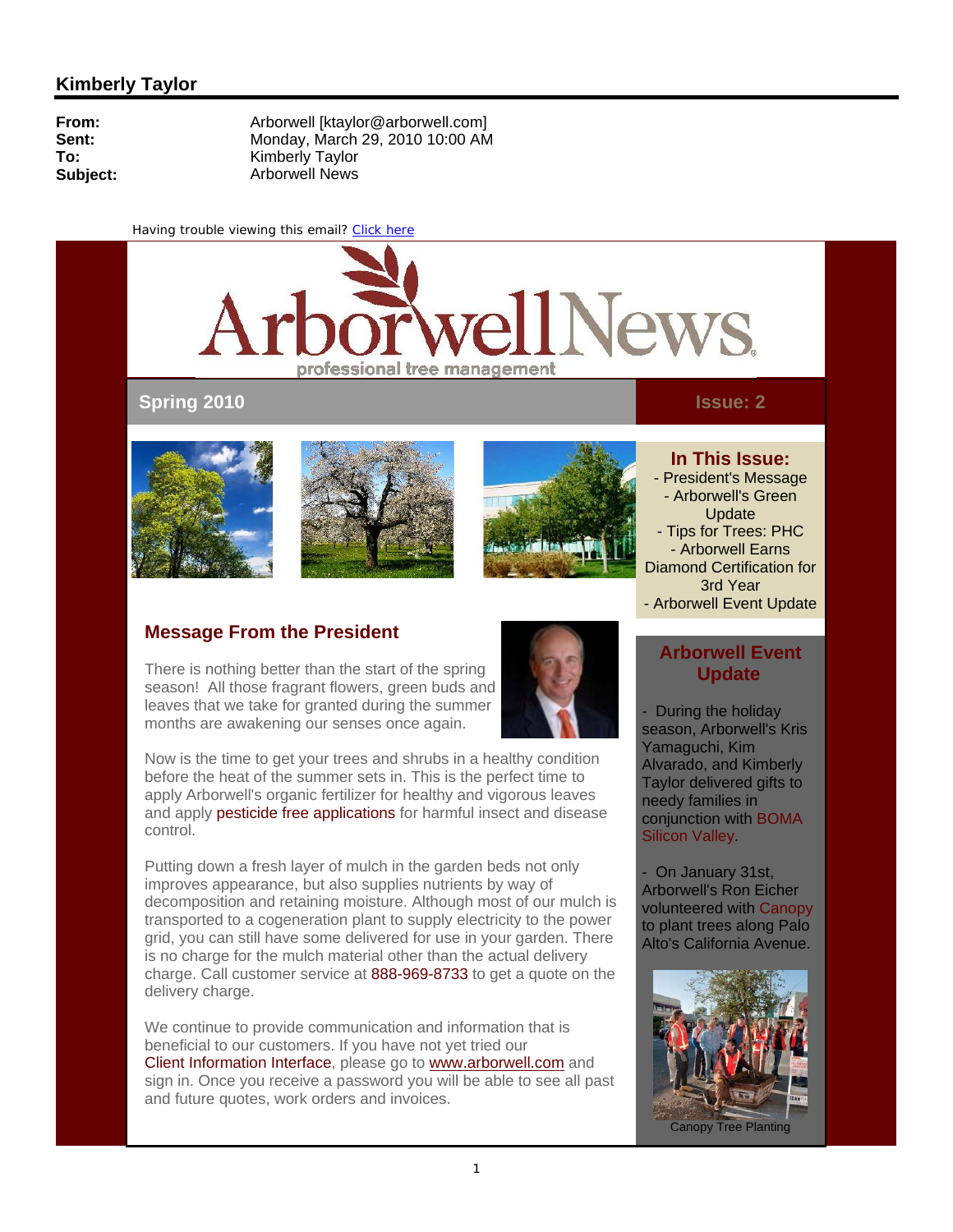Many of you have been contacted by our customer service department to answer questions related to our service and your satisfaction. Thank you for responding to this brief survey. It helps us serve you better and lets us know what is important to you.

Our annual year end meeting was held at the Claremont Resort in Berkeley last month. Ethan Crocket and Matt Rhoads were both promoted to Production Manager positions and Ethan was relocated to our San Diego Region. Congratulations also go out to Alison Engleman, who was promoted to Customer Service Supervisor. Kris Yamaguchi, Matt Dickinson and Neil Woolner were all recognized for their superior contributions to the company over the past year.

Our outlook for the season is very optimistic with company growth coming from our new Orange County Region. I wish everyone a prosperous and successful year ahead and thank you for your patronage and dedication to Arborwell

 Peter Sortwell President & CEO

### **You Think** *YOU* **live green...**

Arborwell's Sacramento location was recently the company's fourth regional branch to start recycling woodchips. Arborwell generates significant quantities of biomass - tree tops, limbs, logs and brush, which we send through a wood chipper to be made into woodchips. We used to send our biomass to populate landfills. We now send the woodchips to



Biomass Plant

a co-generation plant that creates renewable power for the state's electricity grid. With all of the woodchips that Arborwell has sent to the co-generation plant, we could power one three bedroom house for over 207 years!

# **Tips for Trees: The Importance of Plant Health Care**

Spring is time for plant health care. Insecticides, fungicides, and fertilizers are most effective when applied at the beginning of the growing season. Plant health care treatments increase your tree's vitality and enhance resistance to disease and insect pests. Arborwell has several **organic** 



insecticides available. Within the last decade, pesticide manufacturers have developed compounds that are less harmful to the environment. There are products available that kill specific pests but preserve beneficial insects. Organic pesticides consist of soaps, oils, and plant derived compounds that are virtually harmless to

- Arborwell sponsored CREW Silicon Valley's January Program that featured Luis Belmonte, a veteran of the commercial real estate industry. He provided an insightful economic forecast for the coming year.



- Arborwell's crew was featured in the *San Mateo Daily Journal* for cleaning up a fallen tree at Ralston Hall of Notre Dame de Namur University in Belmont. See the article here.

- You may have seen Arborwell's Butch Everett, Kirk Hinshaw, and Mike Ottoson at CACM's SoCal Law Seminar, where Arborwell was the lanyard sponsor.



CACM SoCal Law Seminar Attendees with Arborwell Lanyards

- In February, Arborwell sponsored BOMA San Francisco's Texas Hold 'Em Tournament and provided all the playing cards.

- In February, you